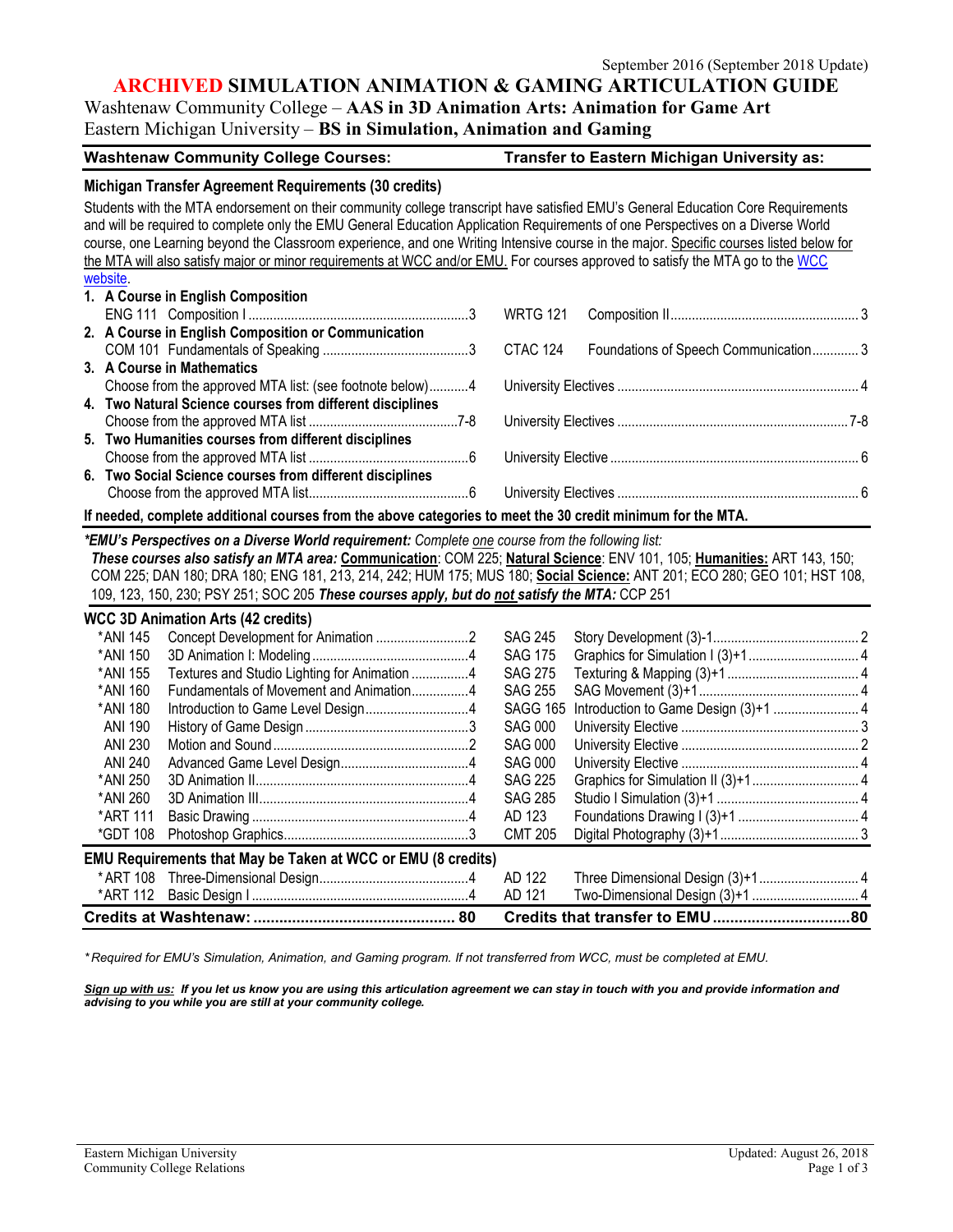# **ARCHIVED SIMULATION ANIMATION & GAMING ARTICULATION GUIDE**

Washtenaw Community College – **AAS in 3D Animation Arts: Animation for Game Art** Eastern Michigan University – **BS in Simulation, Animation and Gaming**

### **Completion of EMU's Simulation, Animation & Gaming Program**

**Sample sequences for completing the program: See the program advisor for course offerings.** 

#### **Major Requirements (45 credits) Required Courses (42 credits)** 1SAG 105L4Intro to Simulation, Animation, & Gaming............. 3 SAG 155 Illustrator............................................................... 3 SAG 235 Intro to Unity I....................................................... 3 CMT 421 Web Publishing Technology................................. 3 SAGA 195 Historical & Contemporary Approaches to Anim.. 3 COSC 146 Applied Programming & Scripting......................... 3 SAG 295 SAG Rigging......................................................... 3 SAG 305 Environmental Design .......................................... 3 SAG 325 Principles of Animation......................................... 3 SAG 355 Lighting & Camera Techniques ............................ 3 SAG 375 Studio II ................................................................ 3 SAG 470 Simulation & Animation Dynamics........................ 3 SAG 485 Senior Projects in SAG......................................... 3 2COT 300W Research and Writing........................................... 3 **Restricted Elective (3 credits)** SAG 215 Game Development & Planning...................... 3 SAG 290 Intro to Game Engines.................................... 3 SAG 335 Intro to Unity II ................................................ 3 SAG 365 Intro to Unity III ............................................... 3 SAG 379/479 Special Topics .............................................. 3 SAG 385 Advanced Modeling I ...................................... 3 SAG 387L4 Cooperative Education ................................... 3 SAG 475 Advanced Modeling II ..................................... 3 SAG 497/498/499 Independent Study........................... 1/2/3 **Credits at EMU.............................................................. 45 Transfer Credits............................................................ 80 \* Credits to Graduate:................................................... 124**

*Total credits required to graduate beginning Fall 2022 and forward is 120.*

*1 Satisfies EMU's LBC requirement*

*2 Satisfies EMU's Writing Intensive requirement*

*\* A minimum of 124 credits is required to graduate. If sufficient credits are not transferred, additional credits will be required at EMU to satisfy the 124 credit minimum. (120 credits required to graduate beginning Fall 2022)*